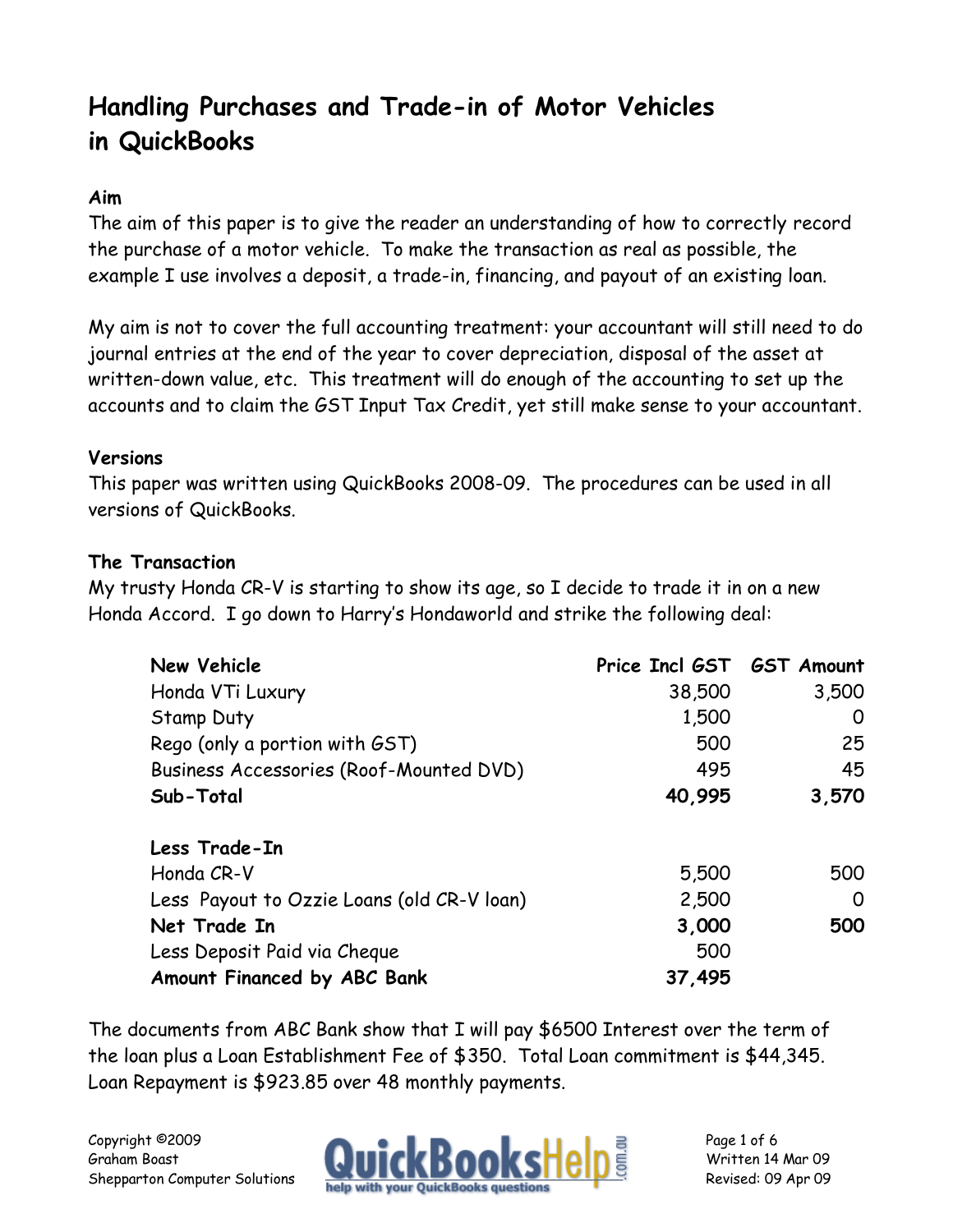#### **Approach to the Transaction**

Like many complex transactions involving multiple transactions, the best approach is to set up a dummy bank account called "Clearing Account" and enter the transaction through this account.

#### **Step 1 – Set up New Accounts**

You will need to set up these Accounts via Lists > Chart of Accounts > Right Click > New. Accounts marked \* may already exist. If they don't, create them.

| <b>Account Name</b>     | <b>Account Type</b> | Purpose/Notes                |
|-------------------------|---------------------|------------------------------|
| Clearing Account        | <b>Bank</b>         | For our transactions         |
| Motor Vehicles at Cost* | <b>Fixed Asset</b>  | To record the new car.       |
| Loan Honda CR-V*        | Long Term Liability | IMPORTANT - DON'T ENTER      |
| Loan Honda Accord       | Long Term Liability | AN OPENING BALANCE!          |
| Unexpired Interest      | Long Term Liability | To record interest component |
|                         |                     | of the loan                  |
| Proceeds of Asset Sales | Other Income        | To record Trade-in Income    |
| <b>Borrowing Costs</b>  | Other Asset         | To record Loan Fees          |
| Motor Vehicles:Rego *   | Expense             | To record Rego Expenses      |

# **Step 2 – Set up New Item for Trade-in**

You will need to set up an item to record the trade-in income with GST via List > Items > Right Click > New. Note that Account equals "Proceeds from Asset Sales".

| Type                         |                                                             | Use for miscellaneous labour, material, or part | OK                   |
|------------------------------|-------------------------------------------------------------|-------------------------------------------------|----------------------|
| Other Charge                 | and service charges.                                        | charges, such as delivery charges, setup fees,  | Cancel               |
|                              |                                                             |                                                 | Next                 |
| Item Name/Number             | Subitem of                                                  |                                                 | <b>Custom Fields</b> |
| Asset Sale                   |                                                             |                                                 |                      |
|                              | This item is used in assemblies or is a reimbursable charge |                                                 | Spelling             |
| <b>Description</b>           |                                                             | Amount or %                                     |                      |
| Proceeds from Sale of Assets |                                                             | 0.00                                            |                      |
|                              |                                                             |                                                 |                      |
|                              |                                                             | Tax Code                                        | Amts Inc Tax         |
|                              |                                                             |                                                 |                      |
|                              |                                                             | <b>GST</b>                                      |                      |
|                              |                                                             | Account                                         |                      |

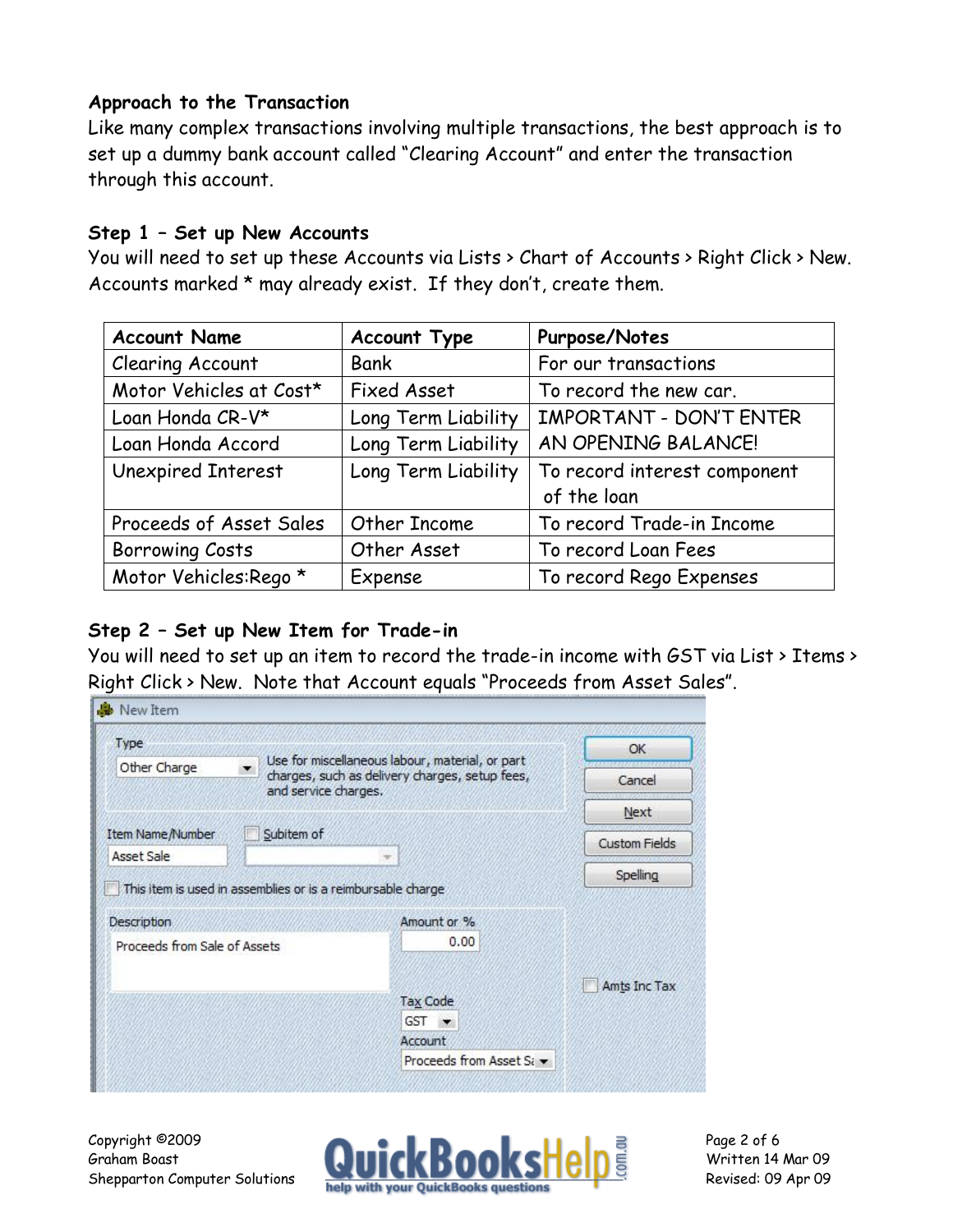#### **Step 3 – Paying the Deposit**

Write a cheque for the Deposit. Note - use Tax Code X or leave tax code blank.

| <b>Bank Account</b>     |                | $\overline{\phantom{a}}$                                         |                                                                            | \$18,790.58                            |                                                                                                                                |                         |
|-------------------------|----------------|------------------------------------------------------------------|----------------------------------------------------------------------------|----------------------------------------|--------------------------------------------------------------------------------------------------------------------------------|-------------------------|
|                         |                |                                                                  |                                                                            | No. 1235<br>Date 15/12/2009   <b>圖</b> | 日 Account Balances                                                                                                             |                         |
|                         |                |                                                                  |                                                                            | ******                                 | Name $-$                                                                                                                       | <b>Balance</b>          |
|                         |                |                                                                  |                                                                            |                                        | <b>ABC Bank</b>                                                                                                                | 18,290.58               |
| <b>Address</b>          |                |                                                                  |                                                                            |                                        | <b>Reduction of the American</b>                                                                                               | 500.00<br>nor oo        |
| Memo                    |                |                                                                  |                                                                            |                                        |                                                                                                                                |                         |
| <b>Expenses</b>         | \$500.00       | Items                                                            |                                                                            |                                        |                                                                                                                                |                         |
| Account                 | Tax            | Net Amt                                                          | <b>Tax Amt</b>                                                             | Memo                                   |                                                                                                                                |                         |
| <b>Clearing Account</b> | $\mathbf{v}$ X | 500.00                                                           |                                                                            |                                        |                                                                                                                                |                         |
|                         |                | Write Cheques - ABC Bank<br><b>ABC Bank</b><br>Harrys Hondaworld | Pay to the Order of Harrys Hondaworld<br>Five hundred dollars and 0 cents* |                                        | 19 Previous ■ Next ③ Print ▼ { { Find } Journal<br><b>Ending Balance</b><br>\$500.00<br>\$0.00<br>0.00 Deposit on Honda Accord | <b>Clearing Account</b> |

The Balance of the Clearing Account is now \$500,

#### **Step 4 – Recording the Trade-in**

The trade-in needs to be recorded via a Sales Receipt (or Tax Invoice & Receive Payment). Enter as follows, using the Asset Sale item from Step 2.



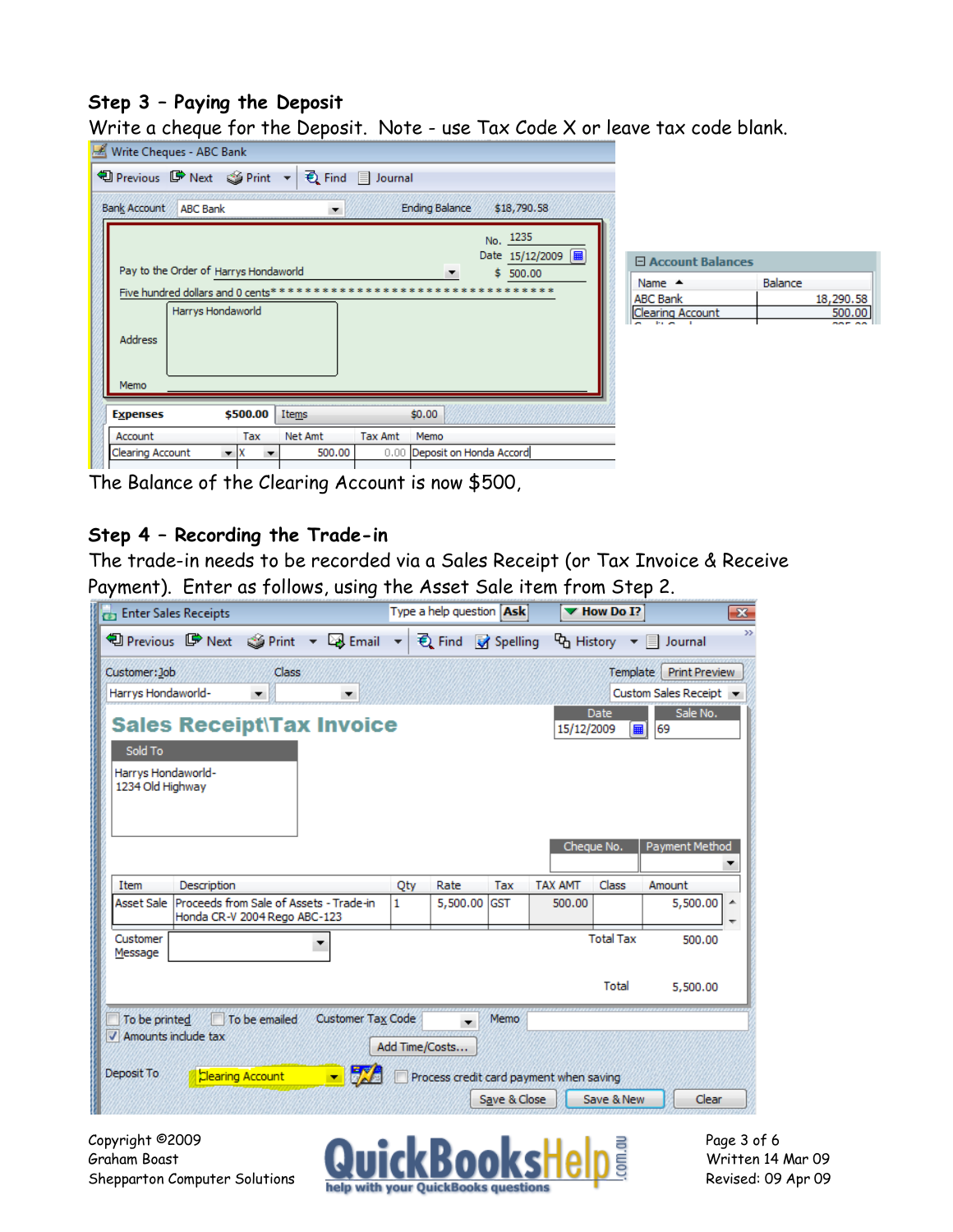#### **Step 4 – Payout the Existing Loan on the Honda CR-V**

The car dealer will normally payout the existing loan on your behalf. Record this via Banking > Transfer Funds.

| Date 15/12/2009   田                                                                           | <b>Transfer Funds</b>                                                  |                  |                                                                  |
|-----------------------------------------------------------------------------------------------|------------------------------------------------------------------------|------------------|------------------------------------------------------------------|
| <b>Clearing Account</b><br><b>Transfer Funds From</b><br>Transfer Funds To<br>Loan Honda CR-V | <b>Ending Balance</b><br>$\blacktriangledown$<br><b>Ending Balance</b> | 6,000.00<br>0.00 | Balance \$6,000 equals<br>\$5,500 Trade-in<br>plus \$500 Deposit |
|                                                                                               | <b>Transfer Amt</b>                                                    | 2,500.00         |                                                                  |
|                                                                                               |                                                                        |                  |                                                                  |

Note that the QuickBooks balance of the CR-V Loan Account is unlikely to be exactly the amount of the payout. Don't worry about this for now. Balance of Clearing Account should now be \$3,500.

#### **Step 5 – Process the New Loan**

This is best done via Journal Entry (Company > Make General Journal Entries. Be careful with this entry.

| Make General Journal Entries    |              |             |                 |                                                       | Type a help q                             |
|---------------------------------|--------------|-------------|-----------------|-------------------------------------------------------|-------------------------------------------|
| <b>D</b> Previous ■ Next Sprint |              |             |                 | <b>E</b> Find <sup>C</sup> o History <b>A</b> Reverse | <b>I</b> Reports ▼                        |
| 15/12/2009<br>Date              |              | Entry No. 5 |                 |                                                       | <b>Adjusting Entry</b>                    |
| Account                         | <b>Debit</b> | Credit      | <b>Tax Item</b> | <b>Tax Amount</b>                                     | Memo                                      |
| Loan Honda Acc                  |              | 44,345.00   |                 |                                                       | Total Honda Accord Principal and Interest |
| <b>Borrowing Costs</b>          | 350.00       |             | <b>NCF</b>      | 0.00                                                  | Loan Establishment Fee                    |
| Unexpired Inter                 | 6,500.00     |             |                 |                                                       | <b>Total Interest Payable</b>             |
| Clearing Account                | 37,495.00    |             |                 |                                                       | Loan drawdown paid to Harrys Honda        |

The Balance of the clearing account should now be equal to \$40,995 – the cost of the car.

| <b>Balance</b> |
|----------------|
| 18,290.58      |
|                |
|                |

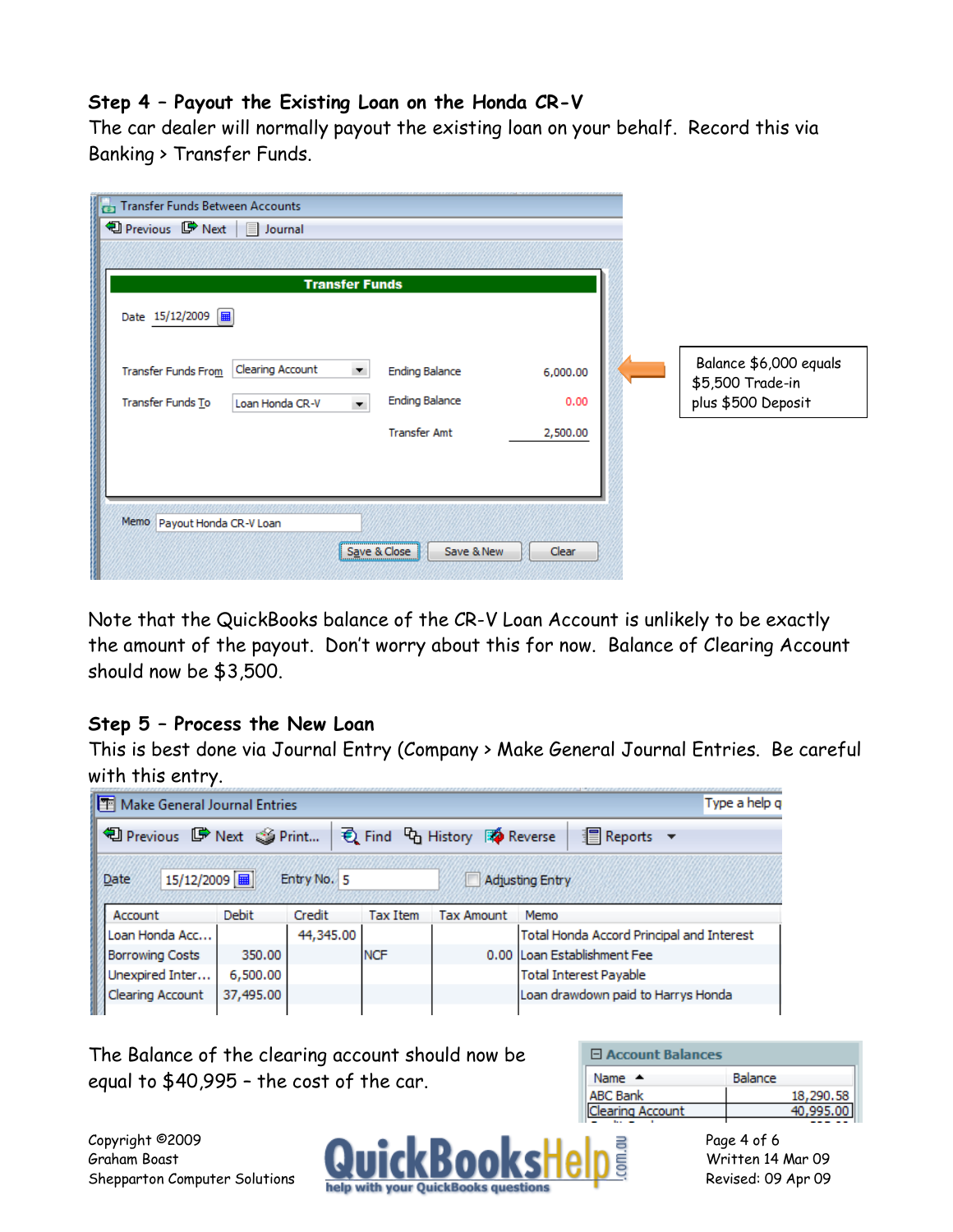## **Step 6 – Record the Purchase**

I can now "Write a cheque" from the clearing account to record the purchase.

|                        | 19 Previous ■ Next ③ Print ▼   { Find     Journal |             |           |         |                                                                                                                                             |               |
|------------------------|---------------------------------------------------|-------------|-----------|---------|---------------------------------------------------------------------------------------------------------------------------------------------|---------------|
|                        | Bank Account Clearing Account                     |             |           |         | <b>Ending Balance</b><br>\$0.00                                                                                                             |               |
|                        | Pay to the Order of Harrys Hondaworld             |             |           |         | $No.$ <sup>1</sup><br>扁<br>Date 15/12/2009<br>\$40,995.00<br>Forty thousand nine hundred ninety-five dollars and 0 cents******************* |               |
|                        | Harrys Hondaworld                                 |             |           |         |                                                                                                                                             |               |
| <b>Address</b><br>Memo |                                                   |             |           |         |                                                                                                                                             | Order Cheques |
| <b>Expenses</b>        |                                                   | \$40,995.00 | Items     |         | \$0.00                                                                                                                                      | Cash/Cheque   |
| Account                |                                                   | Tax         | Net Amt   | Tax Amt | Memo                                                                                                                                        | C., B., Class |
| Motor Vehicles at Cost |                                                   | CAG         | 38,500.00 |         | 3,500.00 Honda Accord VTi 2009 Model Rego XYZ-123                                                                                           |               |
| Motor Vehicles at Cost |                                                   | Ιx          | 1,500.00  |         | 0.00 Stamp Duty (note: Non-BAS Transaction)                                                                                                 |               |
| Motor Expense:Rego     |                                                   | <b>NCG</b>  | 275.00    |         | 25.00 Rego - GST Component                                                                                                                  |               |
| Motor Expense:Rego     |                                                   | <b>NCF</b>  | 225.00    |         | 0.00 Rego - GST Free Component                                                                                                              |               |

Note that if your Vehicle exceeds the Luxury Car Limit (2008/09 currently \$57,180), then you will need to split the car purchase into a claimable component (57,180 inc, tax code CAG) and a non-claimable component (the amount over \$57,180 – tax code CAF).

Once you have recorded the transaction, check that the balance of the clearing account is zero.

| <b>El Account Balances</b> |                |  |
|----------------------------|----------------|--|
| Name $\triangle$           | <b>Balance</b> |  |
| <b>ABC Bank</b>            | 18.290.58      |  |
| Clearing Account           |                |  |
|                            |                |  |

The Tax Liability Report (Reports > Tax > Tax Liability) following shows that all GST has been accounted for: